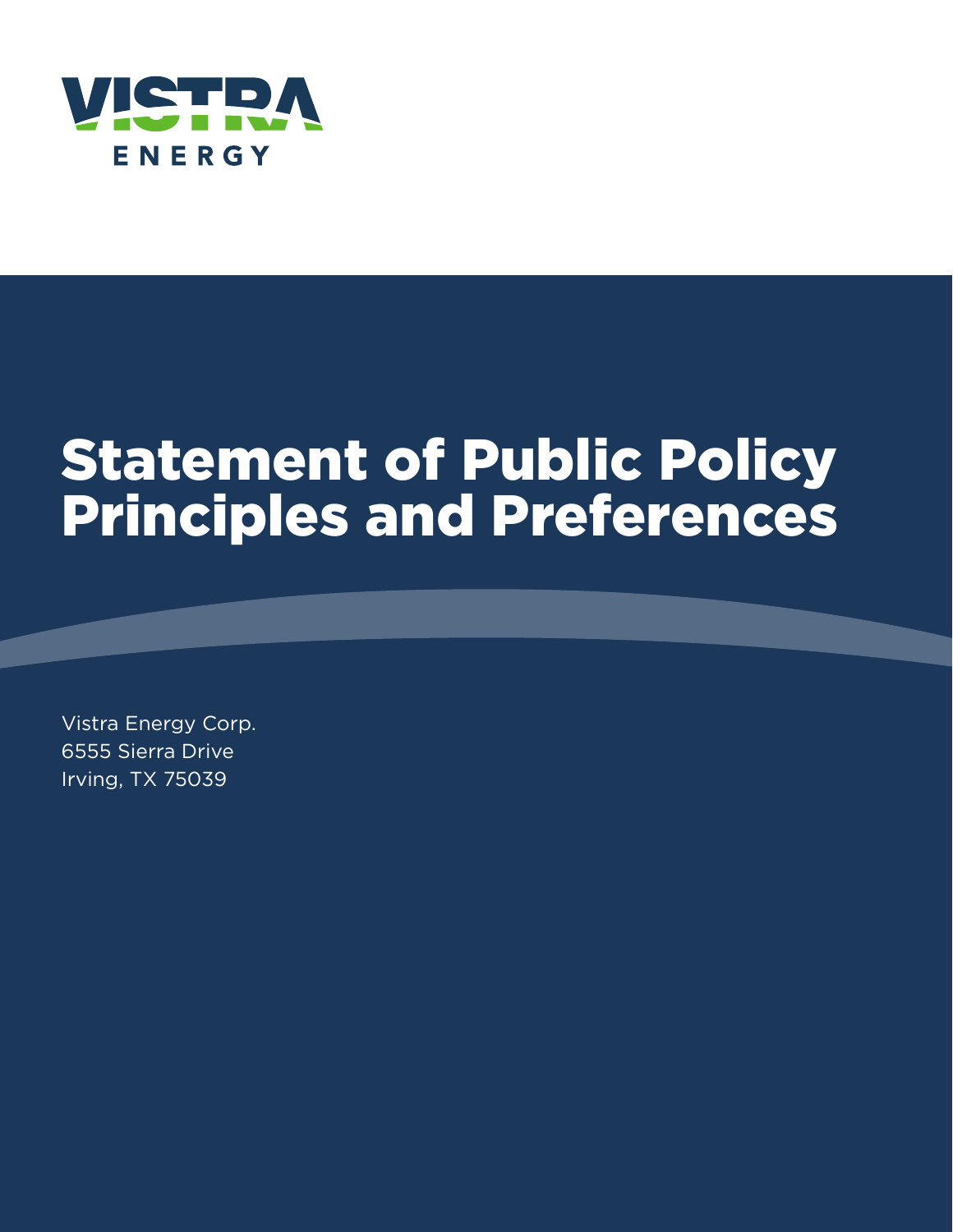# STATEMENT OF PUBLIC POLICY PRINCIPLES AND PREFERENCES

### Vistra Energy's General Public Policy Principle

We will participate in our political, legislative and regulatory processes in an ethical and forthright manner, advocating for policies that benefit our company, our employees, our industry and the communities we serve.

### Vistra Energy's Public Policy Preferences

#### Competitive Markets

We believe in the power of competition to spark innovation and unleash customer benefits and value. As such, we believe that markets should be allowed to function freely with minimal oversight and regulated only to the extent needed to ensure a fair and equitable treatment of market participants and customers.

#### Out of Market Subsidies

We believe that the competitive market works best without outside interference. Out-of-market subsidies run counter to a well-functioning competitive electricity market. We recognize, however, that it is not always possible to avoid subsidies for various policy or political reasons. Therefore, should subsidies be implemented, we believe that such subsidies should be targeted, technology neutral, time limited and phased out as the rationale for the subsidized item becomes obsolete

#### Traditional Generation

We believe that coal, natural gas, nuclear and other "traditional" electric generation facilities continue to have a role to play in generating safe, reliable and secure power to customers. We believe these facilities operate best in competitive markets as part of a broad generation portfolio.

#### Alternative Generation

We understand that the generation methods of today will not always be the generation methods of tomorrow. We believe in pursuing economic and appropriate opportunities to integrate new generation technologies and approaches into the grid. We further believe that in competitive areas, such technologies or approaches should be backed by private investment and not subject to market distorting mandates or public subsidization.

continued >>